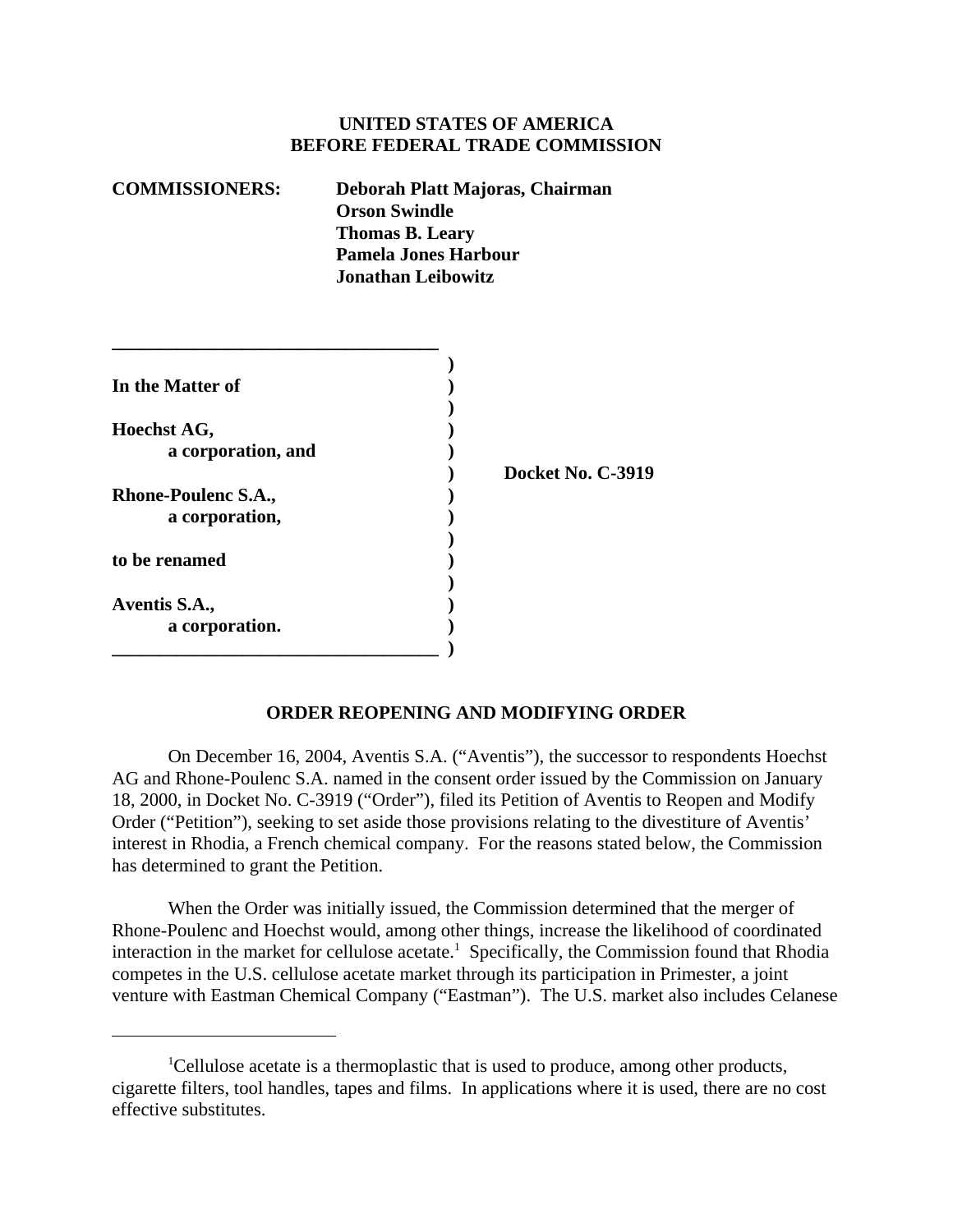Limited ("Celanese") and Eastman on its own, apart from its participation in the Primester joint venture. Rhone-Poulenc and Hoechst owned Rhodia and Celanese, respectively, prior to the merger that created Aventis. The merger therefore raised a competitive concern relating to Primester and Celanese.

Ultimately, undertakings entered into with the Directorate General for Competition of the European Commission ("EC") and supplemented by the Order resolved the competitive concern relating to Primester and Celanese in two steps. First, the EC undertakings required Hoechst to spin off Celanese. Second, the EC undertakings and the Order required the parties to reduce Aventis' holdings in Rhodia because the Kuwait Petroleum Company ("KPC"), a former Hoechst shareholder, would hold a controlling interest in Celanese and a working interest in Aventis after the merger. It was because of concerns that KPC would be in a position postmerger to coordinate the actions of Celanese, Primester (through Aventis/Rhodia), and perhaps Eastman through Primester, that the Commission required Aventis to reduce its holdings in Rhodia. The Order thus is designed and intended to sever the potential KPC influence on Rhodia/Primester.

Paragraph VI. of the Order, as modified, requires Aventis to reduce its interest in Rhodia to five  $(5)$  percent or less by April 22, 2005.<sup>2</sup> The Order also requires Aventis to maintain unsold Rhodia voting securities in escrow with a proxy system that prevents Aventis from exercising its voting rights, and restricts Aventis from influencing or receiving confidential information concerning Rhodia's cellulose acetate business. The Order therefore limits KPC's ability to coordinate the interaction between Rhodia, through Aventis, and Celanese.

KPC has recently divested all of its shares in Celanese to BCP Crystal Acquisition Group GmBH & Co. KG, an entity affiliated with the Blackstone Group ("Blackstone"), a U.S. based private equity fund. On February 2, 2004, Blackstone launched a friendly public takeover of Celanese and announced that, if successful, it intended to take Celanese private. On April 2, 2004, Blackstone and Celanese announced that the tender offer was successful, with 83.6% of issued and outstanding shares being tendered, and that all the conditions precedent to the completion of the offer had been met. Pursuant to the tender offer, KPC tendered all of its shares in Celanese to Blackstone.

Aventis offers two reasons why the Order provisions relating to the divestiture of the Rhodia shares should be set aside. First, Aventis asserts that the modifications are necessary because changed conditions of fact (*i.e.,* KPC's tender of its interest in Celanese to Blackstone)

<sup>&</sup>lt;sup>2</sup> Aventis previously filed two petitions to reopen and modify the Order as it relates to the required divestiture of its Rhodia shares. The first petition was filed on September 16, 2002, and the second petition was filed on September 30, 2003. In both instances, the Commission granted Aventis' petition to reopen and modify on public interest grounds. Specifically, the Commission determined that Rhodia's precarious financial condition warranted an order modification that, in essence, gave Aventis a longer period of time to divest the Rhodia shares.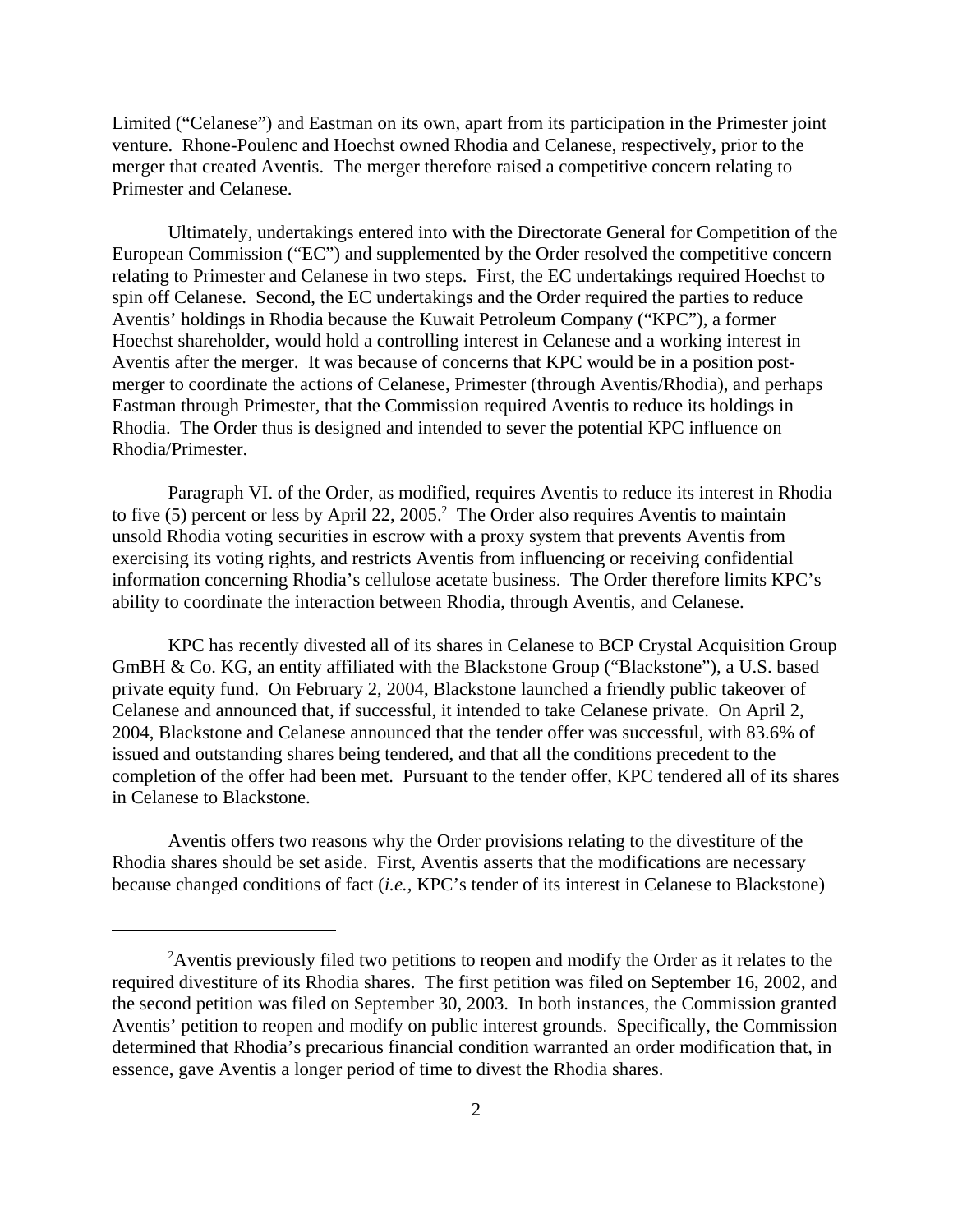render the Order provisions relating to the divestiture of the Rhodia shares obsolete. Second, Aventis argues that the modifications are warranted because it is in the public interest to set aside the divestiture requirements in an attempt to preserve Rhodia's financial viability.

Section 5(b) of the Federal Trade Commission Act, 15 U.S.C. § 45(b), provides that the Commission shall reopen an order to consider whether it should be modified if the respondent "makes a satisfactory showing that changed conditions of law or fact" so require. A satisfactory showing sufficient to require reopening is made when a request to reopen identifies significant changes in circumstances and shows that the changes either eliminate the need for the order or make continued application of it inequitable or harmful to competition.<sup>3</sup>

Section 5(b) also provides that the Commission may also reopen and modify an order when, although changed circumstances would not require reopening, the Commission determines that the public interest so requires. Respondents are therefore invited in petitions to show how the public interest warrants the requested modification.<sup>4</sup> In the case of "public interest" requests, FTC Rule of Practice 2.51(b) requires an initial "satisfactory showing" of how modification would serve the public interest before the Commission determines whether to reopen an order and consider all of the reasons for and against its modification.<sup>5</sup>

A "satisfactory showing" requires, with respect to public interest requests, that the requester make a *prima facie* showing of a legitimate public interest reason or reasons justifying relief. A request to reopen and modify will not contain a "satisfactory showing" if it is merely conclusory or otherwise fails to set forth by affidavit(s) specific facts demonstrating in detail the reasons why the public interest would be served by the modification.<sup>6</sup> This showing requires that the requester demonstrate, for example, that there is a more effective or efficient way of achieving the purposes of the order, that the order in whole or part is no longer needed, or that there is some other clear public interest that would be served if the Commission were to grant the requested relief. In addition, this showing must be supported by evidence that is credible and reliable.

4 Hart Letter at 5; 16 C.F.R. § 2.51.

5 16 C.F.R. § 2.51(b). *See also Supplementary Information*, *Amendment to* 16 C.F.R. § 2.51(b), August 15, 2001, ("Amendment").

 $6$  16 C.F.R. § 2.51.

<sup>&</sup>lt;sup>3</sup> S. Rep. No. 96-500, 96th Cong., 2d Sess. 9 (1979) (significant changes or changes causing unfair disadvantage); *Louisiana-Pacific Corp.*, Docket No. C-2956, Letter to John C. Hart (June 5, 1986), at 4 (unpublished) ("Hart Letter"). *See also United States v. Louisiana-Pacific Corp.*, 967 F.2d 1372, 1376-77 (9th Cir. 1992) ("A decision to reopen does not necessarily entail a decision to modify the Order. Reopening may occur even where the petition itself does not plead facts requiring modification.").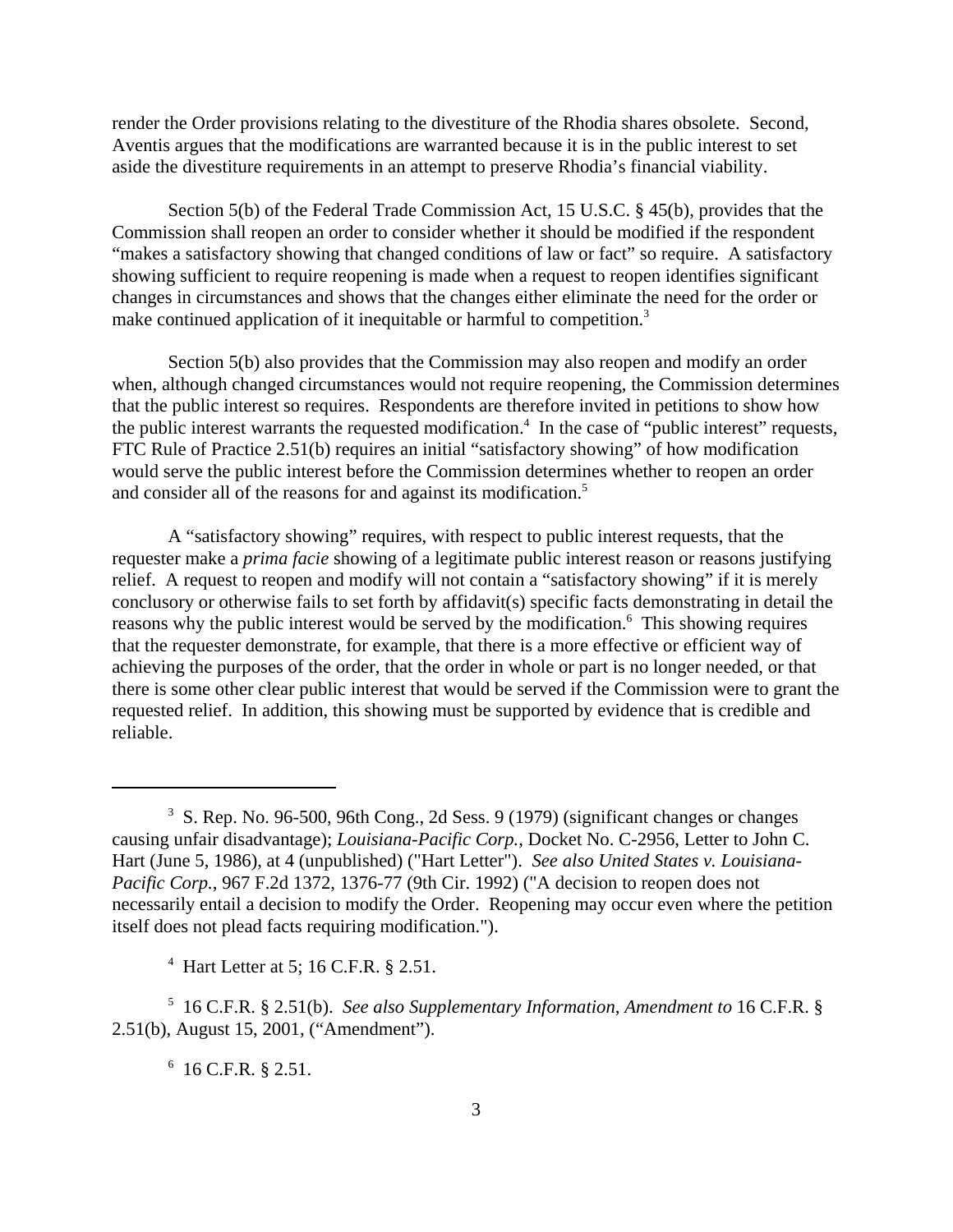If, after determining that the requester has made the required showing, the Commission decides to reopen the order, the Commission will then consider and balance all of the reasons for and against modification. In no instance does a decision to reopen an order oblige the Commission to modify it, $\overline{7}$  and the burden remains on the requester in all cases to demonstrate why the order should be reopened and modified. The petitioner's burden is not a light one in view of the public interest in repose and the finality of Commission orders.<sup>8</sup> All information and material that the requester wishes the Commission to consider shall be contained in the request at the time of filing.<sup>9</sup>

The Commission has determined that changed conditions of fact and the public interest require a reopening and modification as requested by Aventis. Among other things, the purpose of the Order is to maintain competition in the market for cellulose acetate, by severing the common link between Celanese and Rhodia (*i.e.,* KPC). The Order contemplated that, by requiring Aventis to divest its Rhodia shares, KPC would no longer have any influence over Rhodia, thereby making coordination between Rhodia and Celanese impossible to achieve. Once KPC transferred of all of its shareholdings in Celanese to Blackstone, KPC no longer had any ability to coordinate the activities of both Celanese and Rhodia. It therefore appears that one of the goals of the Order was accomplished, albeit through a different mechanism, and divestiture of the Rhodia shares is no longer necessary.

The Commission also finds that it is in the public interest to reopen and set aside those Order provisions relating to the divestiture of the Rhodia shares. Rhodia remains in severe financial difficulty. Rhodia's shares currently trade at approximately  $\in$  1-2 per share, down from  $\epsilon$  22 per share in the months that followed the Aventis transaction, and Rhodia's debt remains extremely high. A continued requirement that Aventis divest its Rhodia shares may force Rhodia's share price down further. Such a result could worsen Rhodia's already precarious financial situation and may ultimately harm competition in the cellulose acetate market.

For these reasons, the Commission finds that changed conditions of fact and the public interest requires a modification of the Order. KPC's potential coordination of Rhodia and Celanese, which resulted in the Rhodia divestiture requirement, is no longer possible because KPC has no continued interest in Celanese. Further, it appears that Rhodia's financial condition may worsen if Aventis, as a large shareholder, is required to divest its interest in the company. Therefore, the reasons to modify the order outweigh the reasons to retain it as written. Accordingly,

8 *See Federated Department Stores, Inc. v. Moitie*, 425 U.S. 394 (1981) (strong public interest considerations support repose and finality).

 $916$  C.F.R. § 2.51(b).

<sup>&</sup>lt;sup>7</sup>See United States v. Louisiana-Pacific Corp., 967 F.2d 1372, 1376-77 (9<sup>th</sup> Cir. 1992) (reopening and modification are independent determinations).